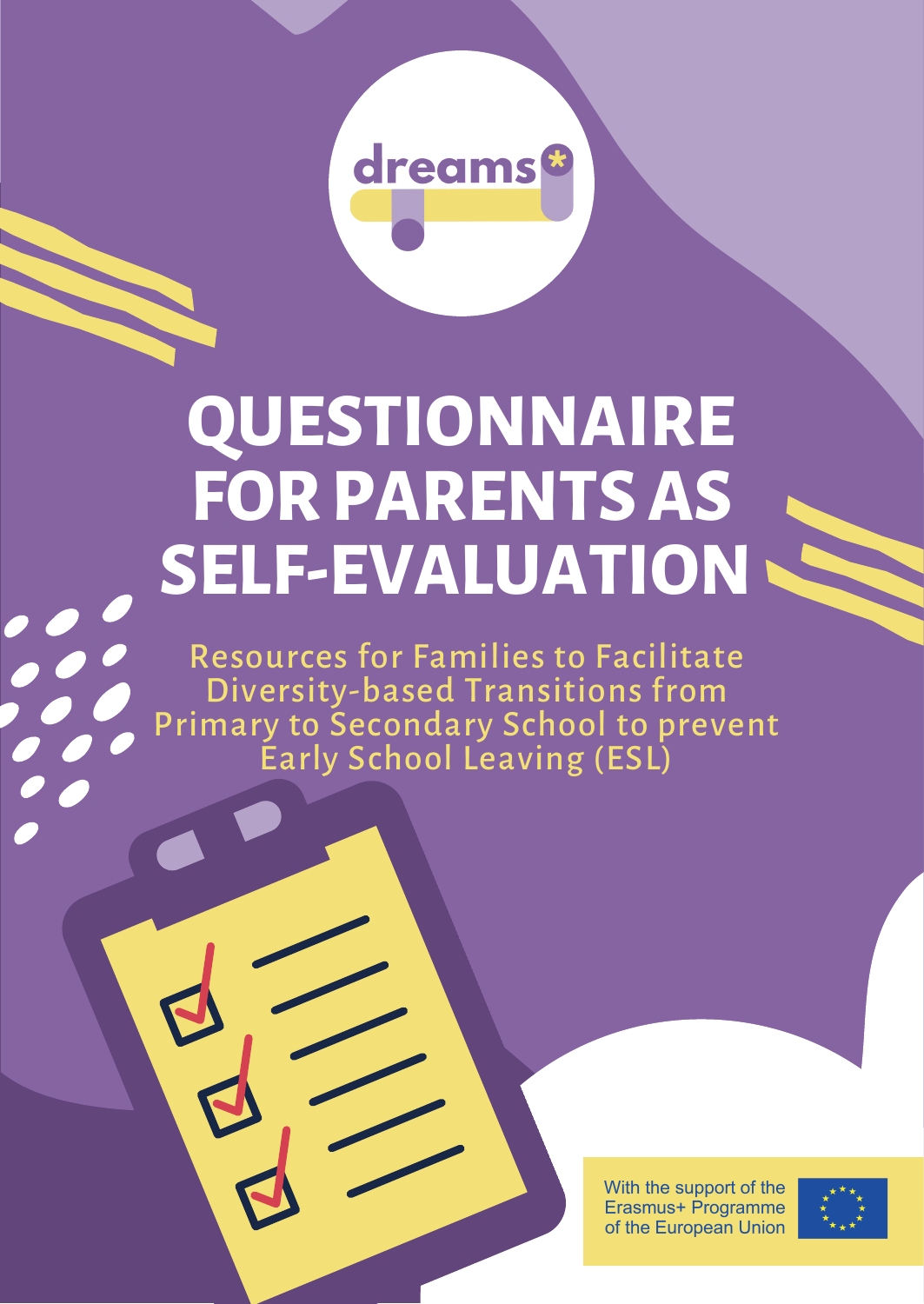## **Questionnaire for parents as self-evaluation**

We suggest parents to take this self-evaluation questionnaire before, during and after their child's transition from primary to secondary school. The survey will help parents identifying their feelings as well as those of their child and his/her needs. It will call for a reflection on warning signs and on where to intervene to support their child. Once completed, it would be essential to share the results with teachers to work together and make the transition as smooth as possible.

- 1. How much are you informed about your child school life?
	- **Poorly informed**
	- **Informed**
	- $\blacksquare$  I am not sure
- 2. Does your child share with you their feelings about school? If yes, how does he/she feel?
- 3. Is he/she integrated in his/her classroom?
- 4. What are your child's streghts (at school, things they can do for themselves, things they life, attitudes, personality traits, etc.)?
- 5. What are your child's weaknesses? In what does he/she struggle (at school, as well as at personal level)?
- 6. Do you talk about the transition and the future secondary school?
- 7. How are you facing this period?
	- I am not concerned/anxious because...
	- I am concerned because…
	- **Other**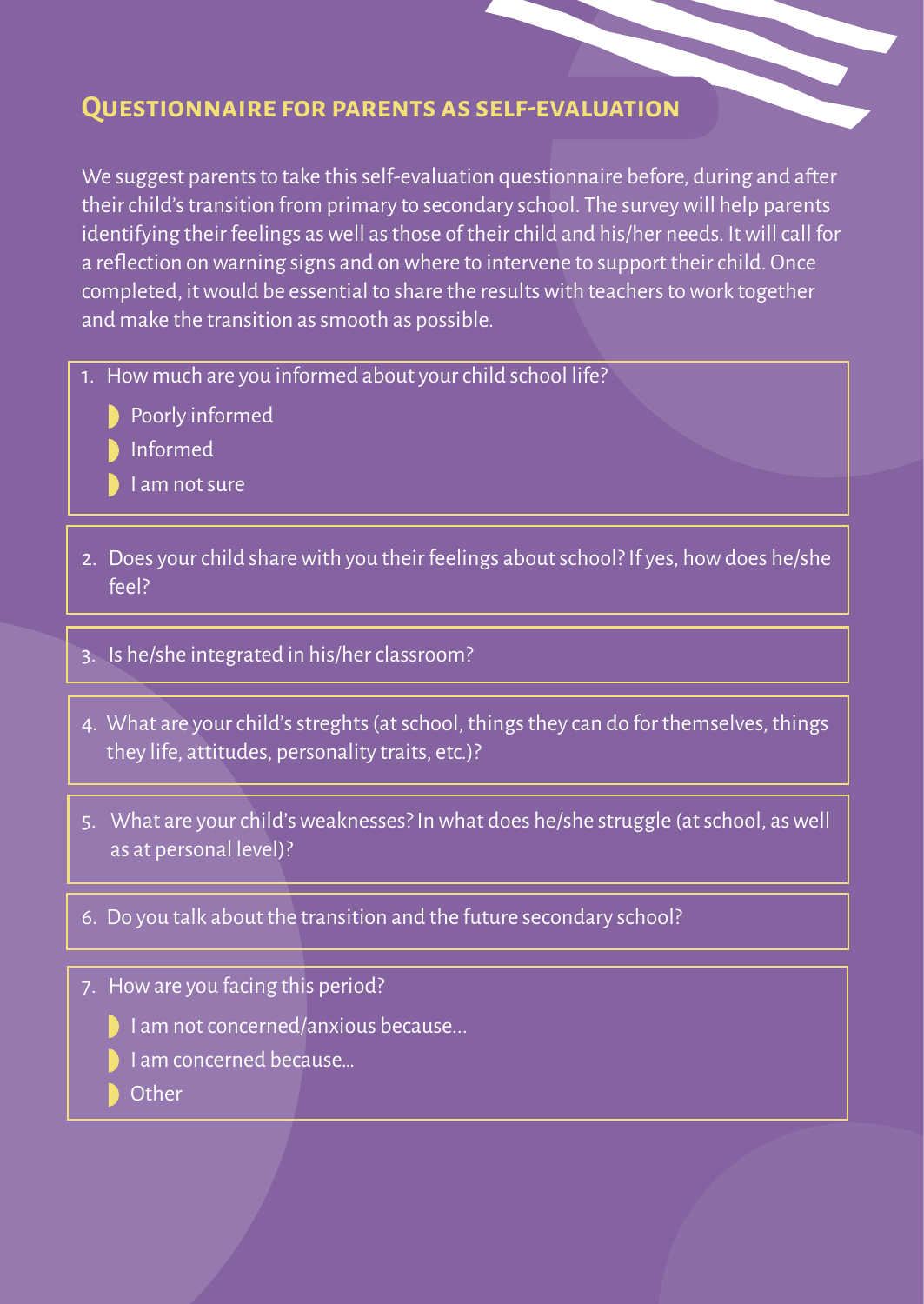- 8. How is your child living this period?
	- $\blacksquare$  He/she is anxious
	- $\overline{\phantom{a}}$  He/she is confident
	- He/she is disinterested
	- $\blacksquare$  He/she is excited
	- Other
- 9. Who is making the choice for next steps?
	- **My child/children**
	- Parent/s
	- Together
- 10. What are your points of reference or the elements you take into account to help your son/daughter in his/her choice?
- 11. Do you think school is supporting your child in this process?
- 12. Did your child visited his/her future secondary school already?
- 13. Does school organised plenty of opportunities for parents to attend workshops and prospective parents evenings in order to fnd out about relevant information?
- 14. What is your greatest concern, fear, or nightmare for your child following graduation from primary school?
- 15. What are your hopes and dreams for your child following graduation from high school?